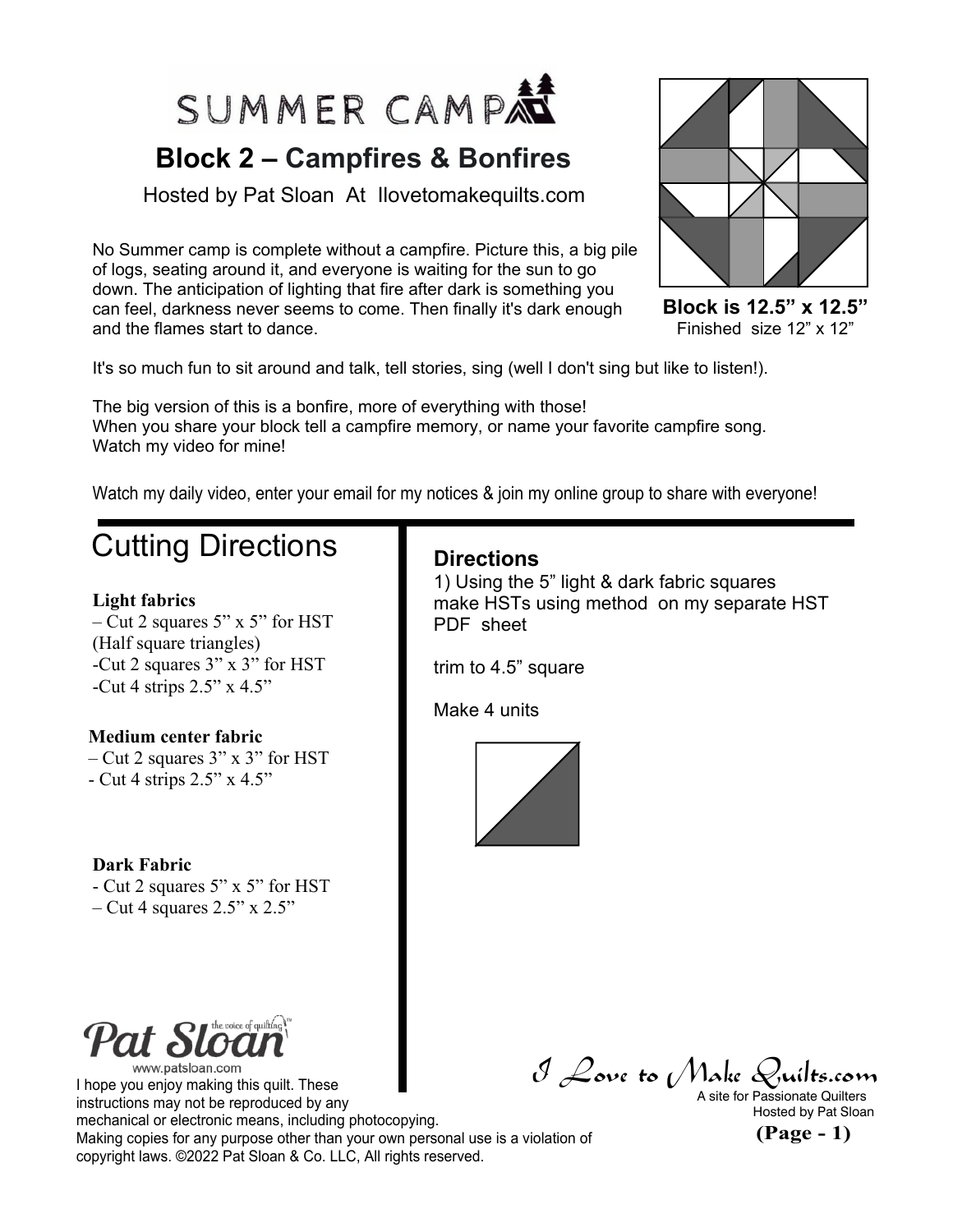

## **Directions**

### **Directions**

2) Using the 3" light & medium fabric squares make HSTs using method on my separate HST PDF sheet trim to 2.5" square Make 4 units



4) Following the diagram place the 2.5" square on the corner of the light strips Sew ON the line.

Measures 2.5" x 4.5" Make 4



5) Following the diagram trim away leaving a 1/4" seam allowance Press triangles open Measures 2.5" x 4.5" Make 4

6) Following the diagram sew the unit from above to a medium strip Measures  $4.5$ " x  $4.5$ "

Make 4





www.patsloan.com

 $\mathcal J$  Love to (Make Quilts.com<br>a site for Passionate Quilters I hope you enjoy making this quilt. These instructions may not be reproduced by any mechanical or electronic means, including photocopying. Making copies for any purpose other than your own personal use is a violation of copyright laws. ©2022 Pat Sloan & Co. LLC, All rights reserved.

**(Page - 2)** Hosted by Pat Sloan





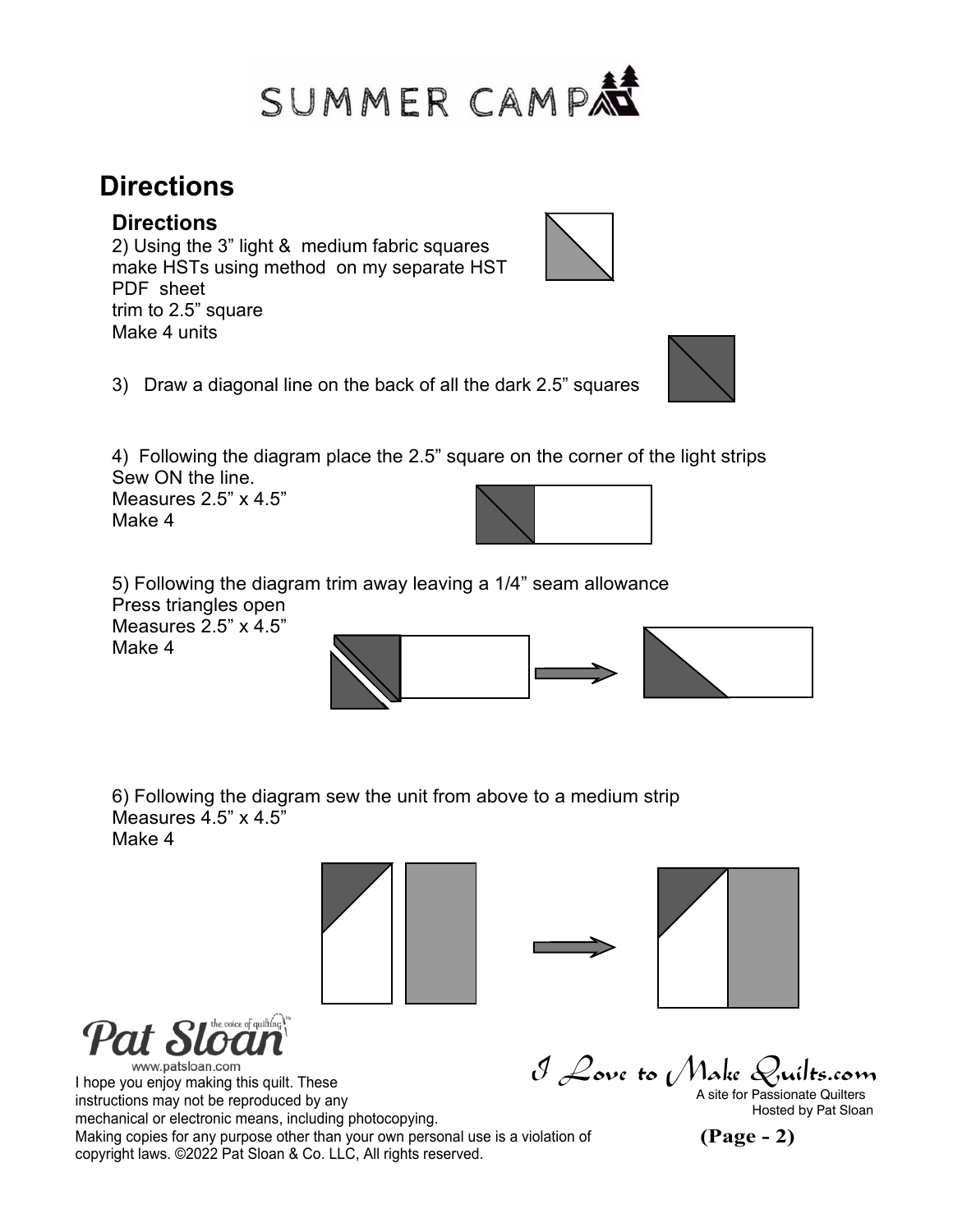# SUMMER CAMP

## **Directions**

7) Following the diagram sew the 4 medium/light HST together to make a pinwheel Measures  $4.5$ " x  $4.5$ "

Make 1



8) Following the diagram, Assemble the block Make 1 Measures 12.5" x 12.5"



Pat Sl

www.patsloan.com I hope you enjoy making this quilt. These instructions may not be reproduced by any mechanical or electronic means, including photocopying. Making copies for any purpose other than your own personal use is a violation of copyright laws. ©2022 Pat Sloan & Co. LLC, All rights reserved.

I Love to Make Quilts.com

Hosted by Pat Sloan<br> **(Page - 3)** A site for Passionate Quilters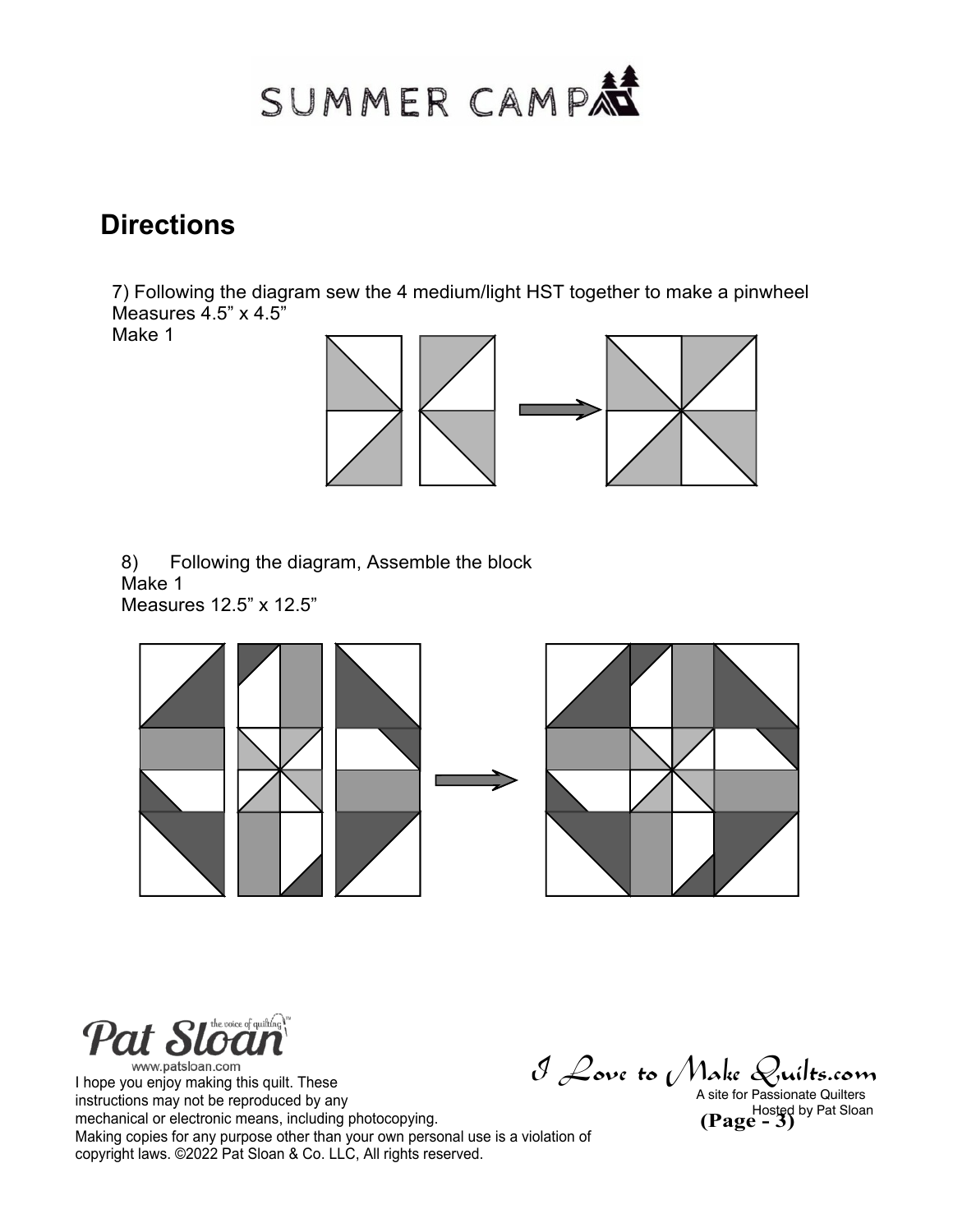

# **Unfinished / CUTTING Sizes**

See directions for more details



# **Block is 12.5" x 12.5"** IN the Quilt it is finished size 12" x 12"

**Pat Sloan** www.patsloan.com

I hope you enjoy making this quilt. These instructions may not be reproduced by any mechanical or electronic means, including photocopying. Making copies for any purpose other than your own personal use is a violation of copyright laws. ©2022 Pat Sloan & Co. LLC, All rights reserved.

 $\mathcal J$  Love to (Make Quilts.com<br>a site for Passionate Quilters

Hosted by Pat Sloan

**(Page - 4)**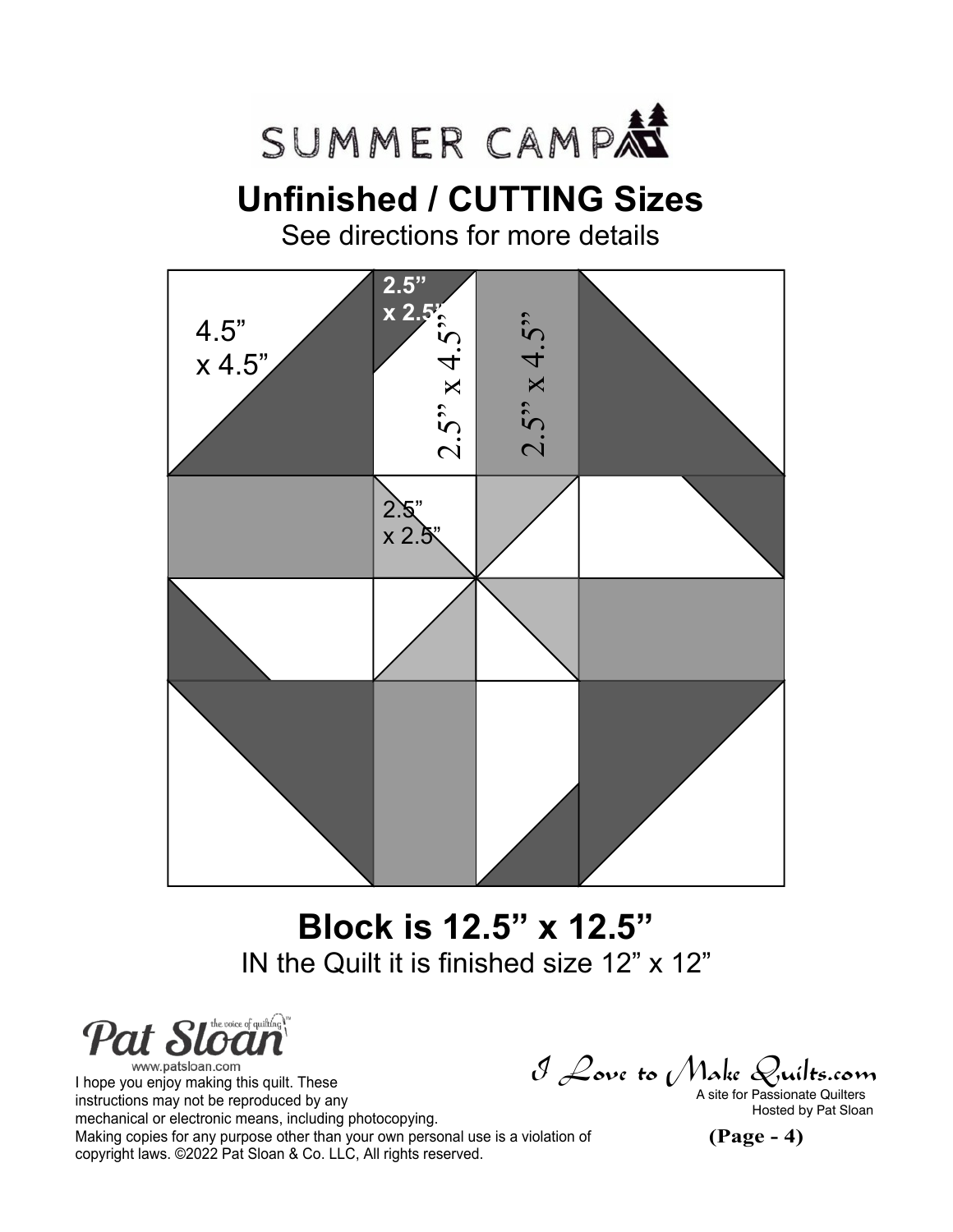



## **BONUS PROJECT**

**Size - 36.5" x 36.5" Cut & make 9 Blocks**

Pat Sloan

www.patsloan.com I hope you enjoy making this quilt. These instructions may not be reproduced by any mechanical or electronic means, including photocopying. Making copies for any purpose other than your own personal use is a violation of copyright laws. ©2022 Pat Sloan & Co. LLC, All rights reserved.

 $\mathcal J$  Love to (Make Quilts.com<br>a site for Passionate Quilters

Hosted by Pat Sloan

**(Page -5)**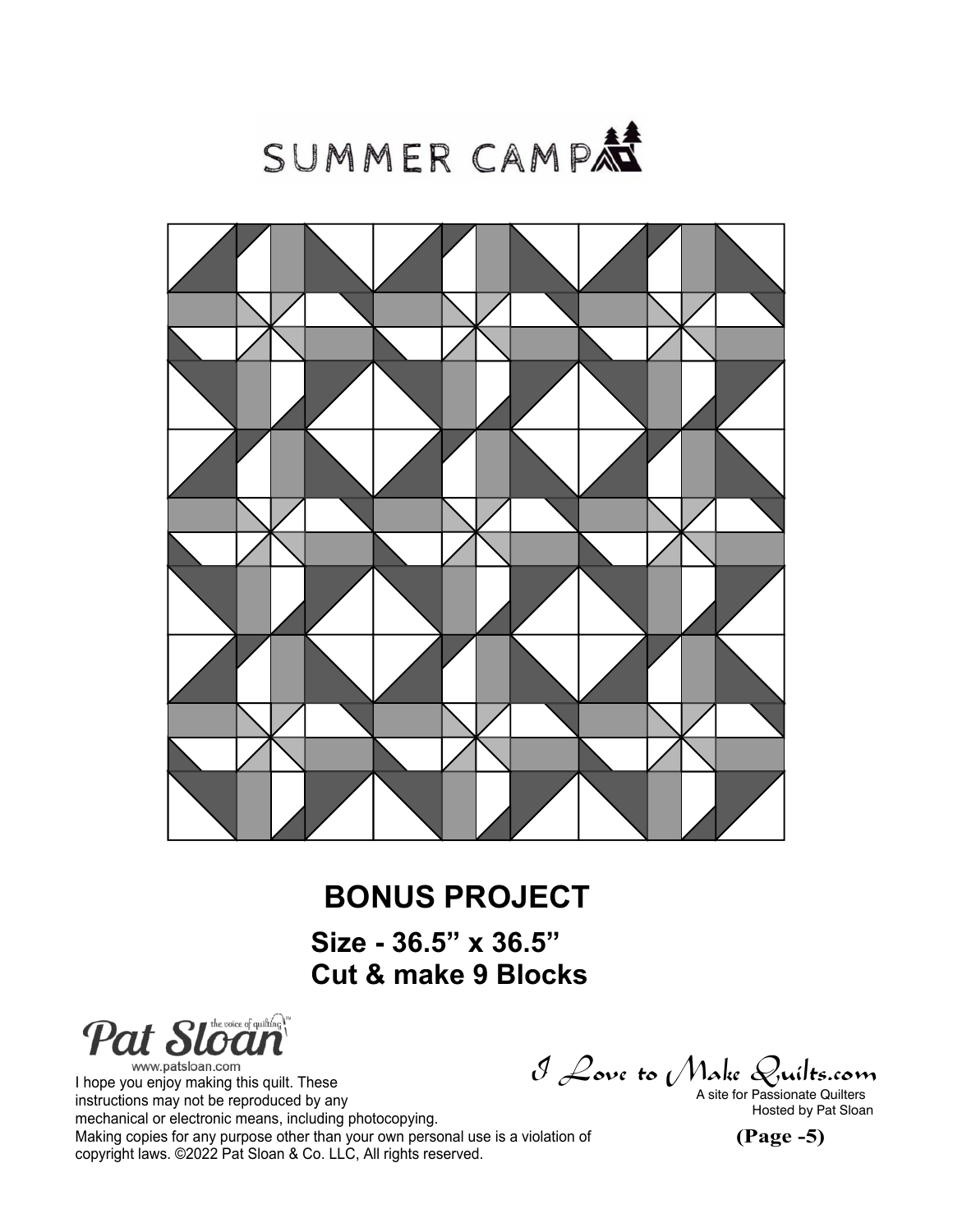SUMMER CAMP



## **BONUS Coloring Page**



www.patsloan.com I hope you enjoy making this quilt. These instructions may not be reproduced by any mechanical or electronic means, including photocopying. Making copies for any purpose other than your own personal use is a violation of copyright laws. ©2022 Pat Sloan & Co. LLC, All rights reserved.

 $\mathcal J$  Love to (Make Quilts.com<br>a site for Passionate Quilters

Hosted by Pat Sloan

**(Page - 6)**